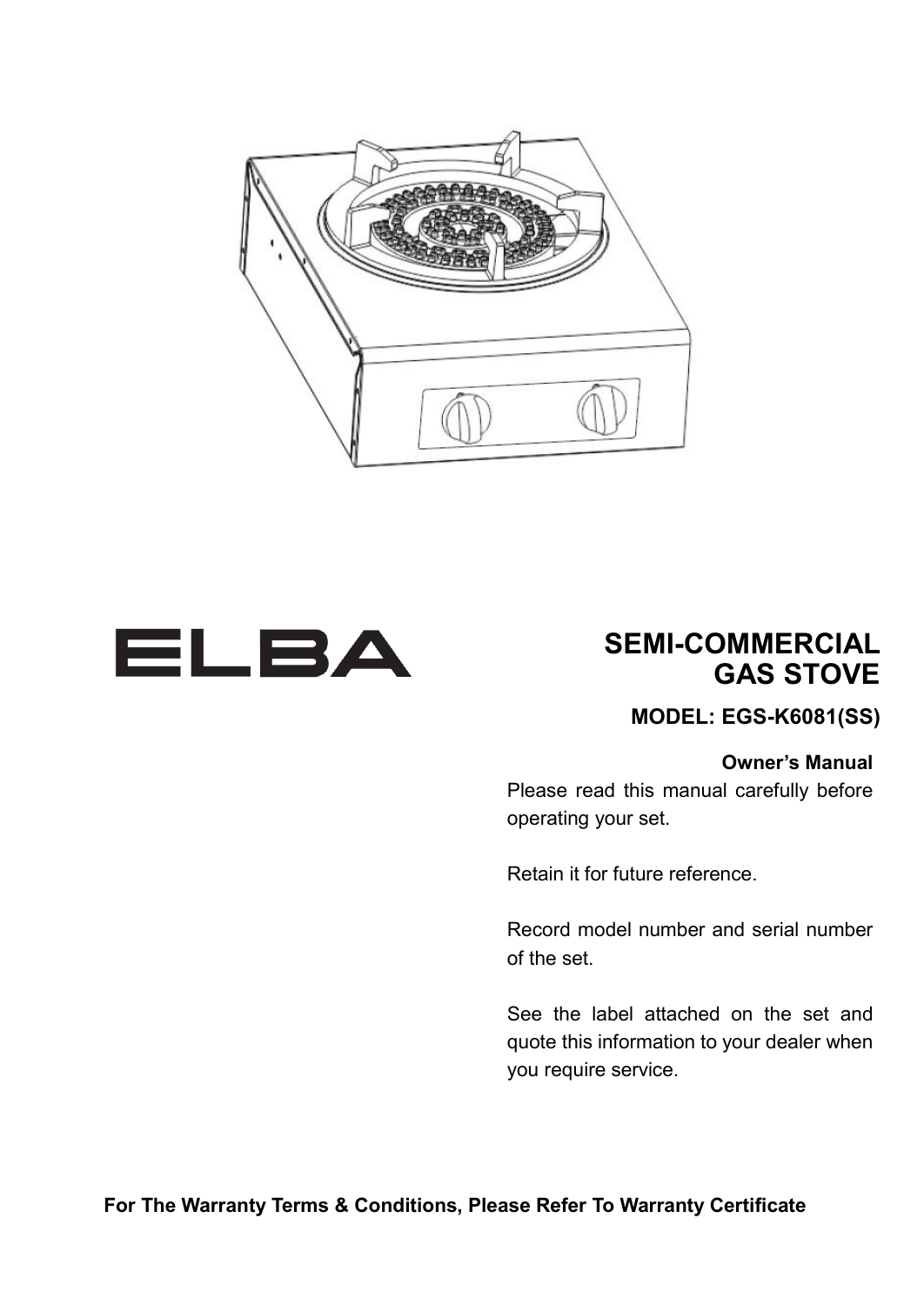Please read this instruction carefully. It is advisable to keep this instruction manual in a safe place for future reference.

# **SAFETY PRECAUTIONS**

- 1. Keep the appliances out of reach from children. Do not let them to operate the appliances without supervision.
- 2. This product is for household and indoor use only.
- 3. This product is not intended for use by person (including children) with reduced physical, sensory or mental capabilities unless they have been given supervision or instruction concerning use of the appliances by a person responsible for their safety.
- 4. If the gas hose, hose clamp and regulator are damaged, it must be replaced by the service centre or a qualified service technician to avoid hazard.
- 5. There must be adequate air ventilation of the room when the product is used.
- 6. This appliances must be stationed at least 15cm away from other objects. There should be 100cm space between it and anything on the top. This appliances should be at least 50cm away from gas cylinder.



- 7. There is a risk of fire if cleaning is not carried out in accordance with this instruction.
- 8. Do not touch the gas stove surface during or after cooking with bare hand.
- 9. Before maintenance or cleaning, switch off the main gas valve and disconnect the gas stove from the gas cylinder. Please make sure there is no gas leakage before maintenance or cleaning.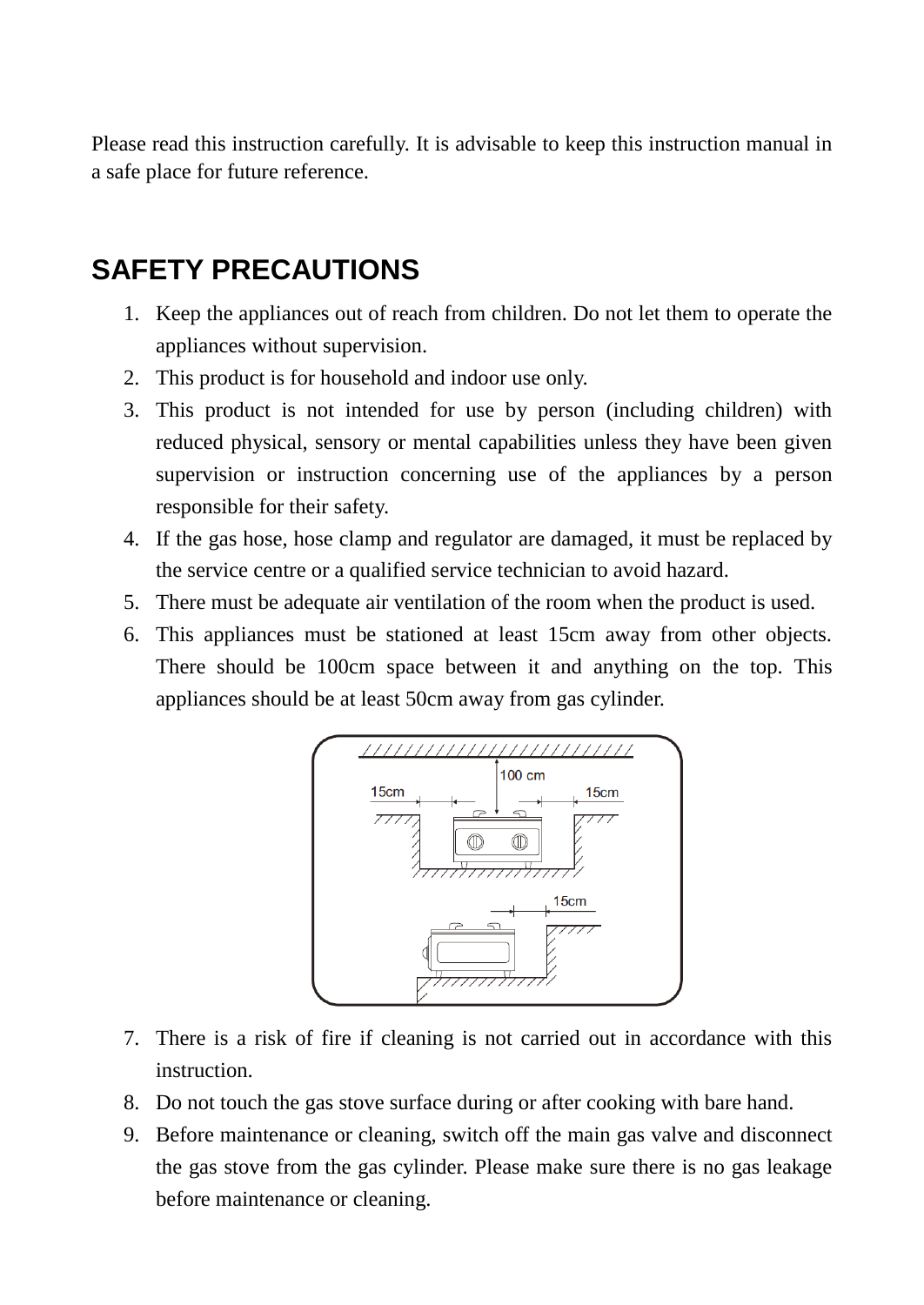- 10. Do not store or place flammable liquids or items in the vicinity of this gas stove.
- 11. Always switch off the gas when not in use, before assembling or disassembling parts.
- **12. Caution: Use only low pressure regulator for this appliance.**





# **DESCRIPTION OF THE GAS STOVE**



- 
- 
- 
- 4. Left Ignition Knob
- 5. Right Ignition Knob
- 1. Trivet 6. Front Panel
- 2. Burner 7. Body Casing
- 3. Top Plate 8. Rubber Stand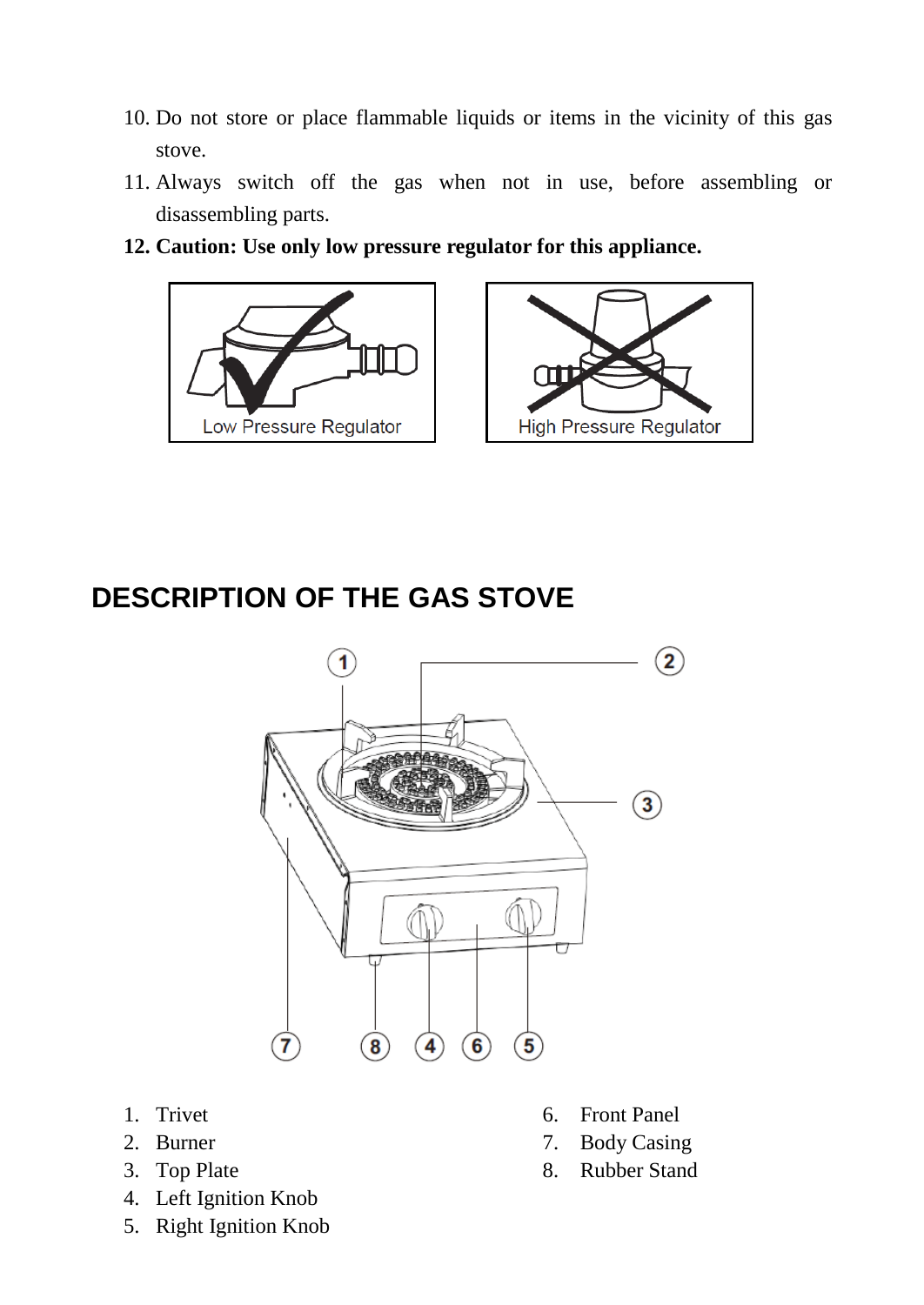# **INSTALLATION FOR USE**

- 1. Check the gas stove to ensure all parts are complete.
- 2. Using a screwdriver affix the rubber legs with screw provided into the designated hole on the bottom of the gas stove.



- 3. Connect the gas hose (not included) onto the inlet pipe.
- 4. Using a screwdriver, secure the gas hose and inlet pipe by tighten the hose clamp.



- 5. Place the trivet on top of the burner.
- 6. Open the main gas valve on the gas cylinder. If there is gas leakage detected, close the main gas valve immediately and open the windows to allow the gas to escape from the room.

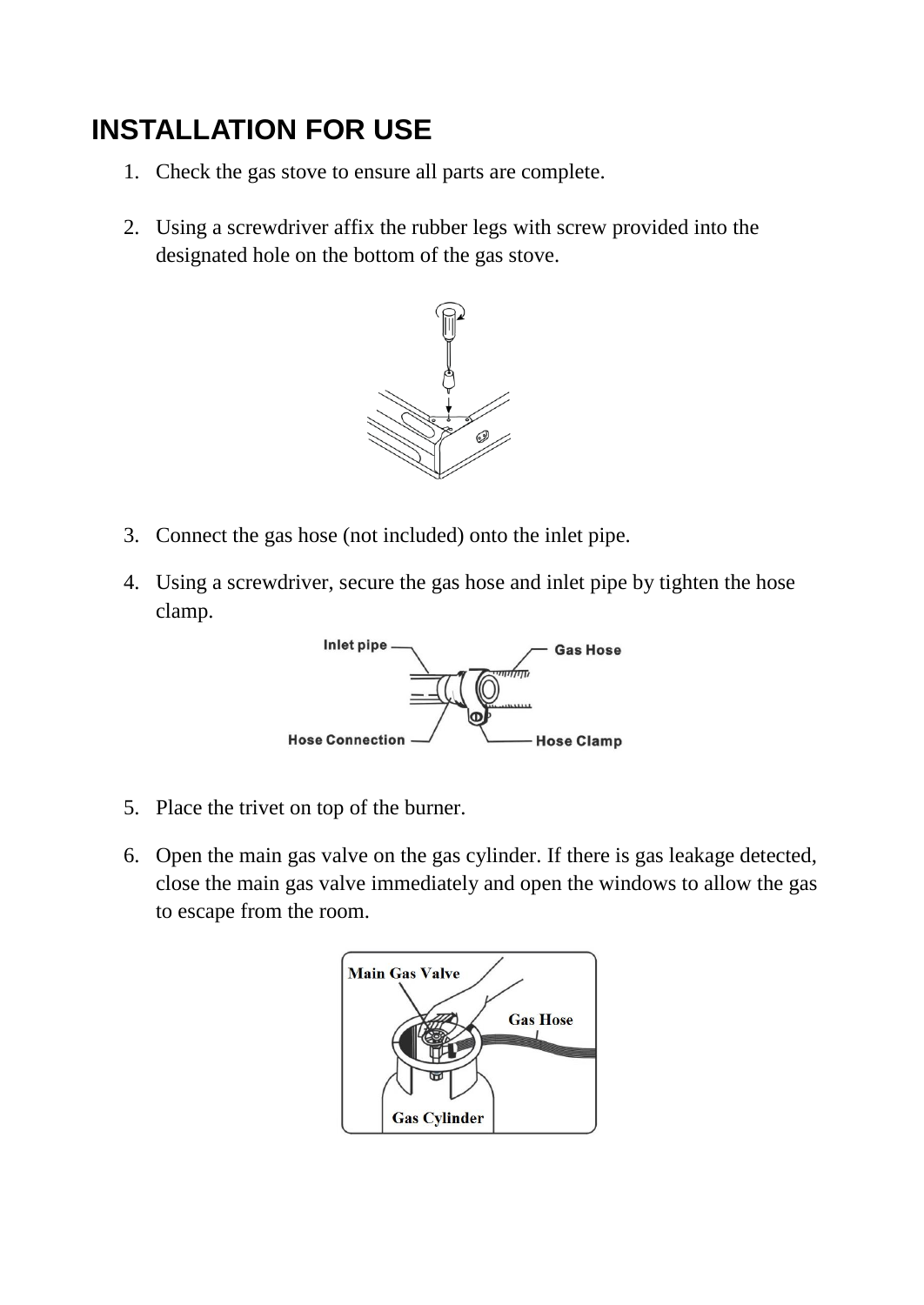# **INSTRUCTIONS FOR USE**

- 1. The left ignition knob is control on the outer flame and the right ignition knob is control on the inner flame. The inner and outer burner can operate separately by turn on the related ignition.
- 2. Open the main gas valve and turn the ignition knob anti clockwise direction until the ignition click sound appear and flame is lighted.
- 3. If the flame fails to ignite, turn the ignition knob back to "OFF" position and repeat the procedure as point 1.
- 4. In order to obtain the best flame output, adjust the damper under the gas stove either clockwise or anti clockwise direction until the blue color flames are obtained.



**Example:** 

### **Perfect amount of air**

The flame is transparent blue and the difference between the inner flame and the outer can be clearly seen.



### **Insufficient air** The flame turn red and burns like a handle and unstable.

**Too much air** The flame is short and flutters.

5. Turn the ignition knob back to "OFF" position to turn off the gas stove.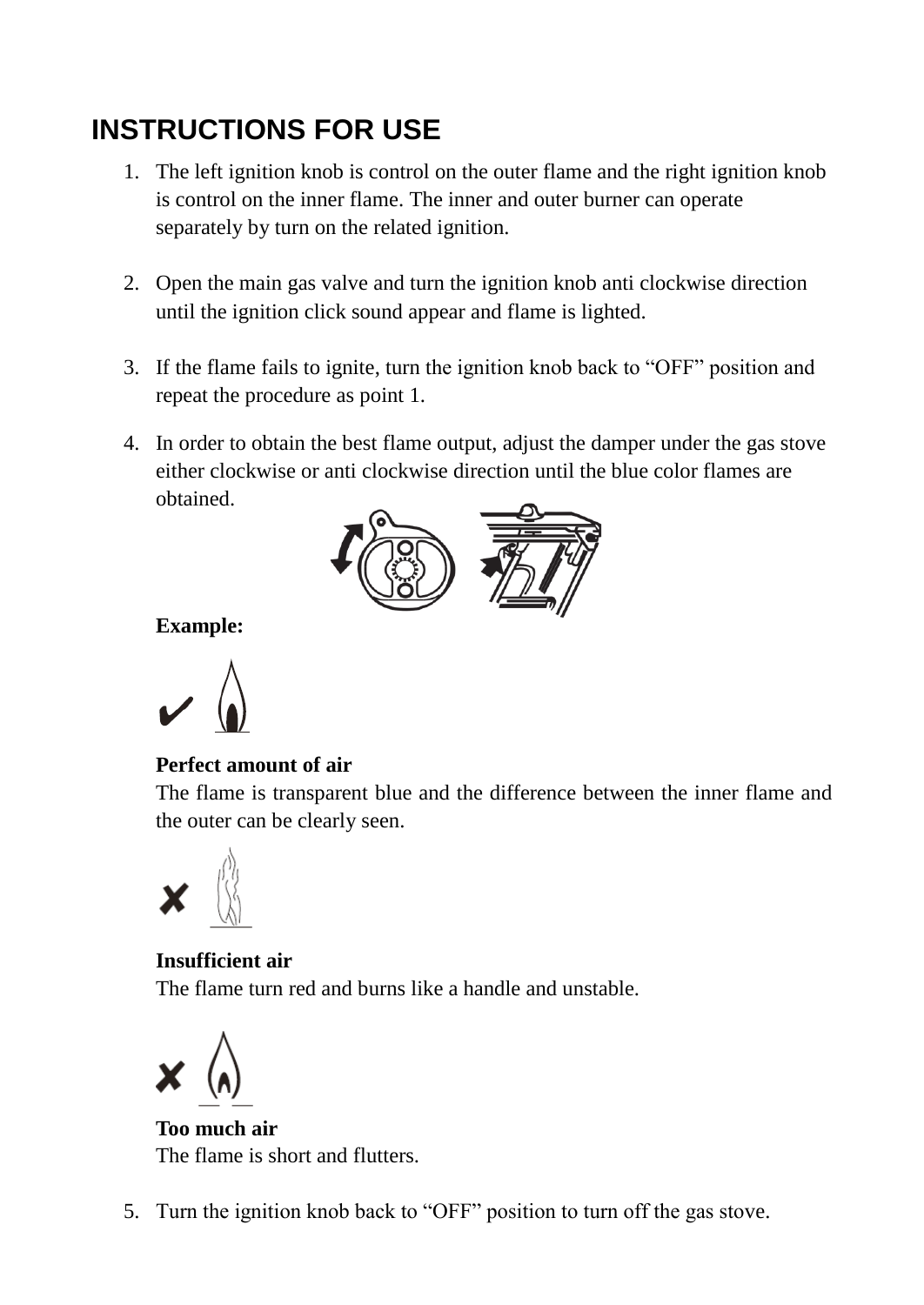# **CLEANING AND MAINTENANCE**

Clean the appliance with a damp cloth with mild cleaner. Do not use chemical, steel, wooden or abrasive cleaners to clean the appliance. Wash the trivet in water. Use a brush for cleaning the burner.

# **TROUBLESHOOTING**

| <b>Failure</b>        |                          | <b>Failure Reason</b>                    | <b>Possible Solution</b>                        |
|-----------------------|--------------------------|------------------------------------------|-------------------------------------------------|
| Burner does not light |                          | Gas source was not<br>switched on        | Turn on the gas<br>source switch                |
|                       |                          | The gas pipe is leaking.                 | Change a new pipe                               |
|                       |                          | Gas depleted                             | Replace the gas cylinder                        |
|                       |                          | Air in the gas pipe                      | Turn repeatedly to expel<br>air                 |
|                       |                          | Mispositioning of the<br>ignition needle | Adjust the discharge<br>distance<br>to $3-4$ mm |
| Gas Leakage           |                          | Pipe aging and torn off                  | Change a new gas pipe                           |
|                       |                          | Main fire cannot be<br>lighten up        | Try again after the gas<br>dispersed            |
|                       |                          | The gas valve not airproof               | Change the valve                                |
| Exceptional<br>Flame  | Anomalous<br>Flame       | Gas burner not positioned<br>correctly   | Make sure the burner is<br>positioned correctly |
|                       | <b>Short Flame</b>       | Not enough gas pressure                  | Inspect the gas cylinder<br>and the regulator   |
|                       | Long and yellow<br>flame | Too small intake                         | Adjust the air intake                           |
|                       | Asymmetrical<br>Flame    | The hole of the burner is<br>jammed      | Clean the burner                                |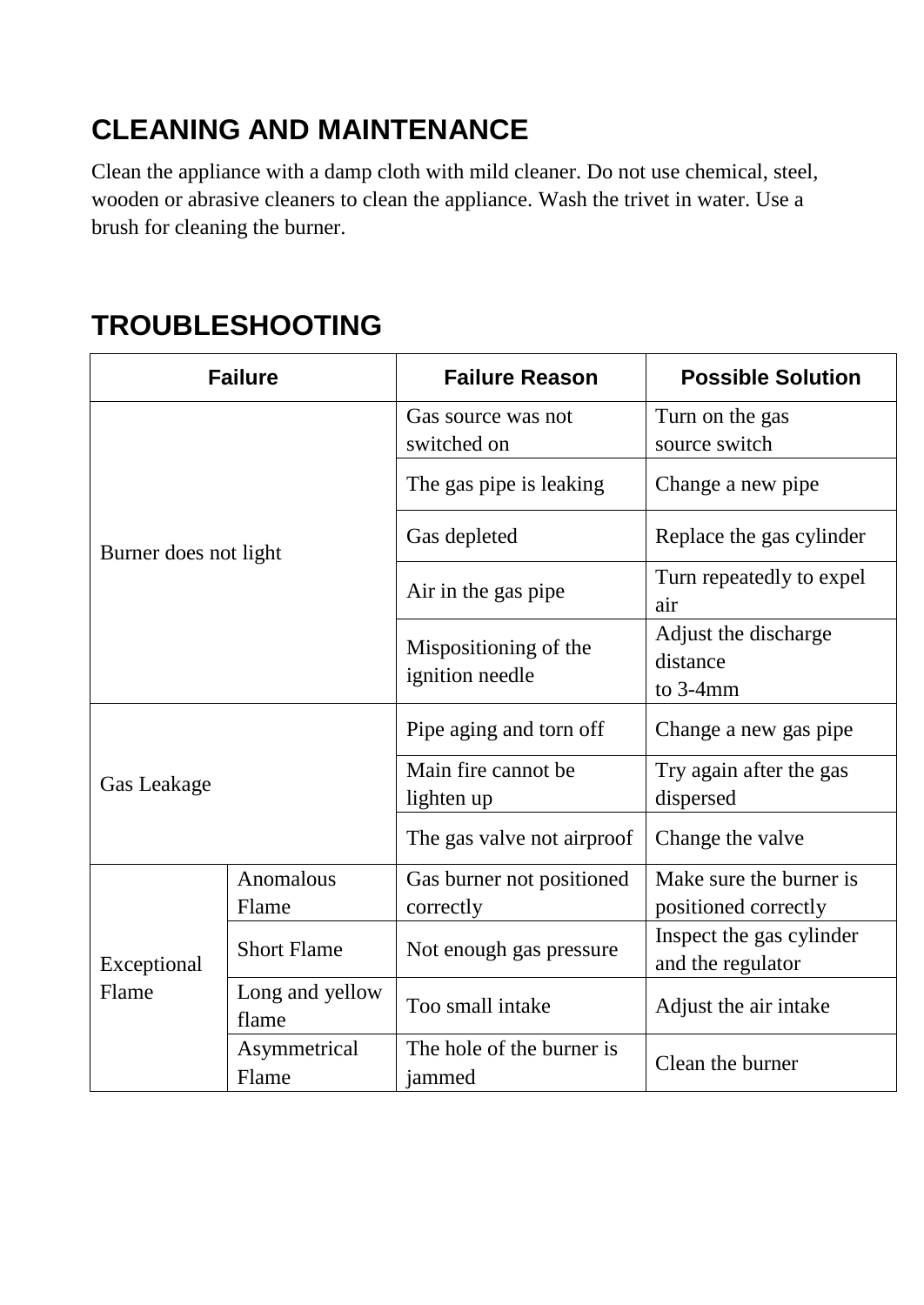# **MAIN SPECIFICATION**

| <b>PRODUCT</b>             | SEMI-COMMERCIAL GAS STOVE      |  |
|----------------------------|--------------------------------|--|
| MODEL NO                   | EGS-K6081(SS)                  |  |
| <b>GAS CATEGORY</b>        | $\Box$ 13B/P(30)               |  |
| <b>TYPES OF GAS</b>        | G30, G31 OR THEIR MIXTURES/LPG |  |
| <b>GAS PRESSURE</b>        | 28-30mbar                      |  |
| TOTAL HEAT INPUT $\sum Qn$ | 6.8 kW(494g/h)                 |  |
| <b>BURNER SIZE</b>         | 160 mm                         |  |
| <b>GAS CONSUMPTION(kW)</b> | 6.8 kW(494g/h)                 |  |
| COUNTRY OF DESTINATION     | MALAYSIA                       |  |

WARNING:<br>This appliance must be installed in accordance with the regulations in force and only used<br>in a well ventilated space. Read the instructions before installing or using this appliance.<br>Forbid to place on the surfac